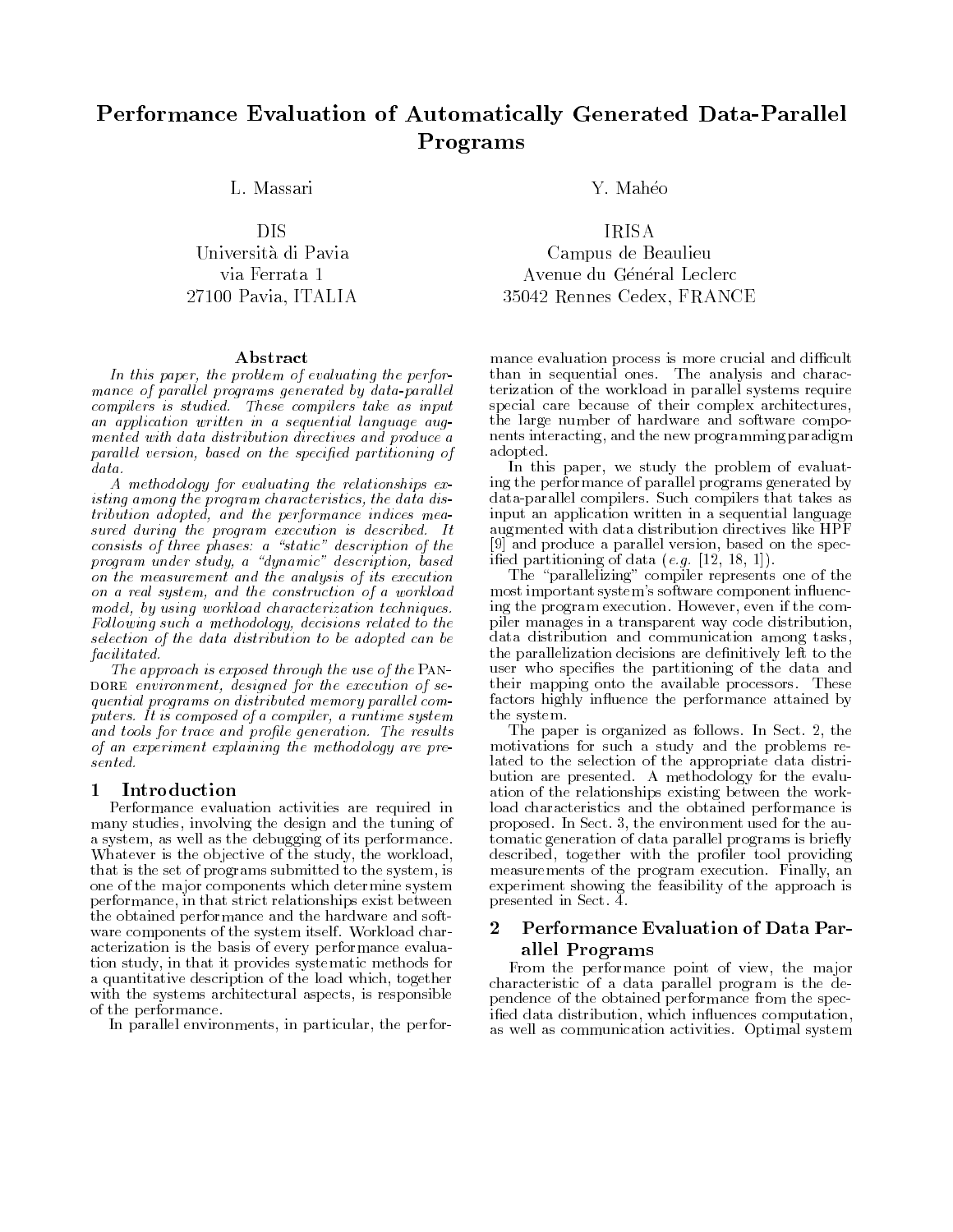performance is obtained by balancing the computation activity among different processors but also by minimizing communication traffic, and achieving a large degree of parallelism.

As already pointed out, the user is still responsible for decisions related to data distribution. Hence, due to the large number of distributions available and to the number of parameters affecting such decisions, an help in selecting the appropriate data decomposition which maximizes performance has emerged as an essential requirement. This help can benefit to the user, who has to choose the distribution, or it can serve the development of automatic data management in parallelizing compilers (see [6, 16]).

#### Methodology 2.1

Generally, depending on the objective of the study and on the availability of the system, different methods can be applied for performance evaluation [11]. They range from the construction of models having an analytical solution, to very detailed simulation models, to measurement based approaches. The major benefit in using performance modeling is when measurements are not available, for example, in performance prediction studies or during design activities. A number of studies have been done in the frame work of data-parallel compilers to statically estimate the performance of the generated parallel programs [7, 2]. However, also in this case, an interaction with performance measurement activity is required in order to test if the model is realistic, or to verify the validity of the parameterization of the model and to drive its input.

When the system is available, a measurement-based study is generally carried out; measurements represent the basis for the workload characterization process (see [5, 8]). Following this approach, the performances of the real system are obtained: they contain also the in
uence of hardware and software components which would be otherwise difficult to capture even in a very detailed model. When dealing with programs generated by a parallelizing compiler, in particular, many are the decisions to be taken and the factors which interact and which make a measurement based approach particularly suitable.

Thus, the approach that we propose is based on various statistical analyses of the data measured during the program execution. The aim is to relate the program characteristics with that of the data partitioning and mapping, in order to optimize performance. Three phases have been identied. First, the program under study can be statically described by means of the statically described by means of the statically described by means of the statically described by means of the statically described by means of the statically describ a few parameters. The few parameters is a state of the state of the state of the state of the state of the sta based on the measurement and the analysis of its execution on a real system is obtained. Finally, workload characterization techniques are applied to the obtained workload for constructing a model. In what follows, the three phases are described in more detail.

By statically analyzing the program structure, a workload description in terms of parameters that can affect the choice of the data distribution can be obtained. The attention has been focused on DO loops, and on array data structures, because the most part of scientic codes are based on loops working on data arrays, and the major part of the parallelism inherent in an application resides in them. Indeed, efficient code has to be generated especially for such structures; they form also the major source of performance degradation in numerical applications, due to communication.

Parameters which are strictly related to the loop structure, and others which characterize the whole program have been defined. As an example, the loop can be defined by the size of each of the referenced arrays, by the order of the index in the nested loops, and by the depth of the loop. The selected data distribution, which can be identied by the size of the blocks into which the data structures are partitioned, and the mapping strategy adopted are other parameters characterizing the program. Finally, the number of allocated processors can be chosen as a parameter reflecting the influence of the system hardware configuration.

Note that the parameter selection is a critical point, in that they have to accurately describe the program characteristics.

Once the program under study has been defined according to some of the previously described parameters, the second phase deals with the measurement and the analysis of its execution on a real architecture. In order to trace the program execution, appropriate monitoring instrumentation is required (see [17, 18]). Very low level data, related for example to the start and to the end of an event, are produced by monitoring tools and collected into trace files. The generally huge amount of data obtained makes them difficult to interpret. At this point, a pre-elaboration phase is needed in order to derive a more intuitive and compact description of the program behavior. Starting from measurements collected by the monitoring tools, a set of higher-level parameters are identified, describing the behavior of the program in terms of computation and communication activities. Such parameters deal, for example, with the number of messages exchanged, the execution, computation and communication times.

At the end of these two phases, the whole program execution can globally be represented by a set of  $n$  parameters, that is, those related to its "static" structure and to the system configuration, and those reflecting its "dynamic" behavior, that is, measured.

Each execution of the program is a workload com ponent, which can be represented as a point in a n dimensional space [8]. Then, the workload processed by the system is constituted by a collection of workload components, obtained varying the values of the parameters, for example, changing the dimension of the blocks into which data have been distributed, the mapping policy, or the problem dimension.

The aim and the core of the methodology, at this point, is to construct a model of the workload, that is, a compact representation able to capture and repro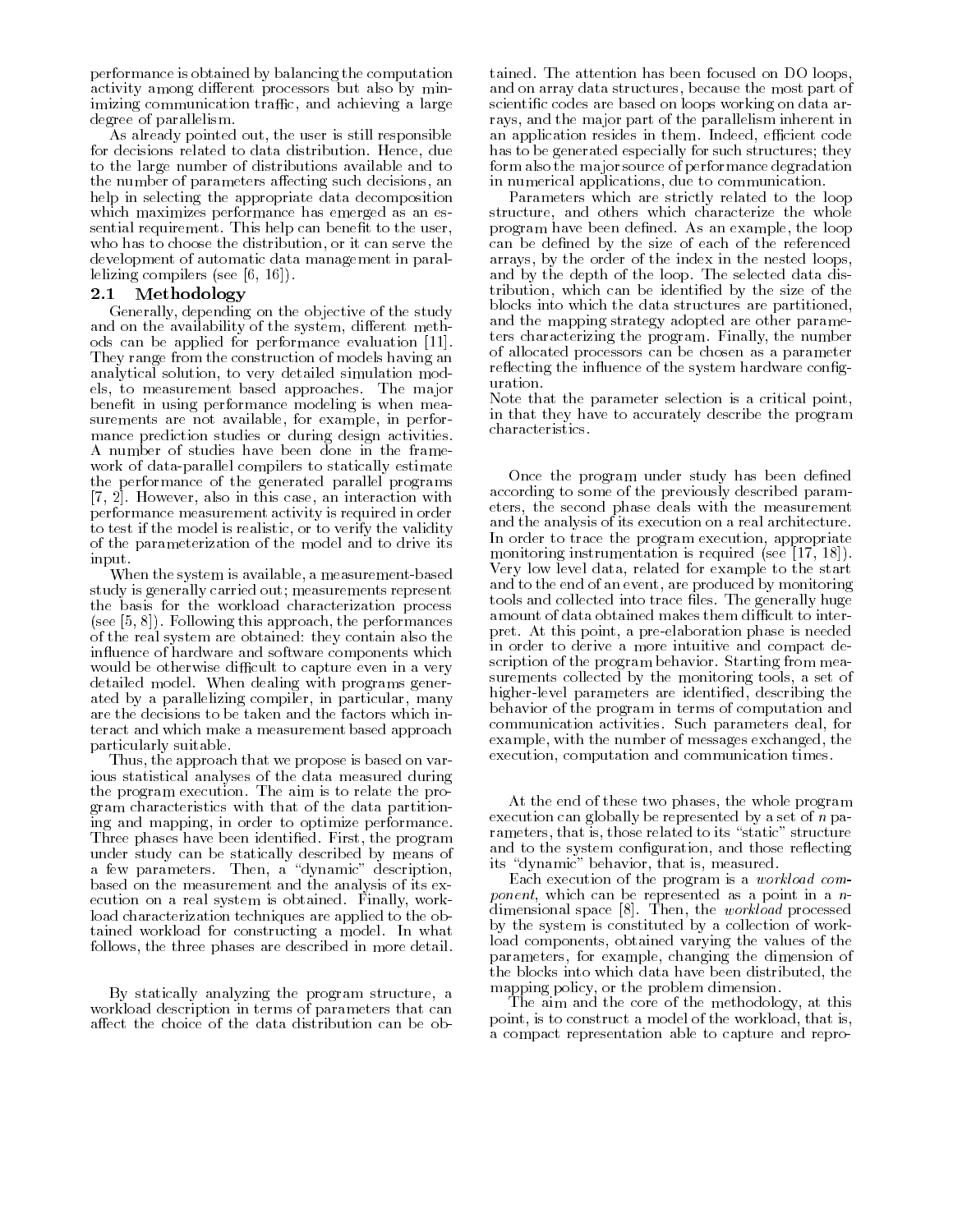duce the behavior of the system. Workload characterization techniques have to be applied, so that "typical" behaviors of the program can be identified; multidimensional analysis techniques are required for this purpose. A description of the techniques applied for workload characterization is presented in the next section.

#### $2.2$ Workload Characterization

The characteristics of the workload have to be studied by applying different statistical analyses. A complete description of workload characterization techniques applied to performance evaluation studies of various system architectures, can be found in [5, 4].

The idea in our study is to find relationships among the program, the system configuration, and the achieved performance.

In order to reduce the number of parameters, and thus the complexity of the analysis, the correlation among the parameters can be analyzed. The correlation matrix helps in selecting the most appropriate parameters by expressing the dependencies among them: a correlation index between two parameters close to one reflects an equivalent behavior. Just one parameter amongst the highly correlated parameters can then be considered for the description of the application, hence reducing the dimension of the n-dimensional space.

Clustering analysis (see [10]) revealed very important for the identication of workload components having "similar" behavior, and is most commonly applied to the workload characterization problem.

The workload is considered as a set of points (compo nents) in a space with a number of dimensions equal to the number of parameters used to describe each component.

Clustering algorithms partition the workload into clusters, such that components with similar characteristics belong to the same cluster. These algorithms have to identify the partition which better represents the characteristics of the original measurements. The goodness of a partition is given by an optimality measure, based on a selected metric, for example the euclidean

Then, according to some specified criteria, a few components are extracted from every cluster and are considered as the representatives of the measured workload. The centroid, that is, the geometric center of the clusters, is generally chosen.

The partitioning of the workload means that "typical" behaviors can be identified among the various program executions. This gives the possibility to relate the static parameters describing the program and the system conguratio, with the dynamic ones, that is, with the performance indices. Centroids represent a model of the workload; hence, once the static con figuration of the program has been chosen, the corresponding performance indices can be "expected".

Furthermore, clustering algorithms provide an analysis of the behavior of the components belonging to a cluster. Basic statistics, such as minimum, maximum, average values and standard deviation give a first idea of the "average" behavior of the program. For example, when considering parameters related to commu nication activities, a very high value of the standard deviation, compared with the mean value, is a syn onym of variabilities. This means that unbalanced conditions due to uneven work or data distribution are detected.

In Sect. 4, the application of our methodology is described through a test example.

In the following section, the environment used for parallelizing the program and for monitoring its execution is presented.

#### 3 The Pandore Environment  $\sim$

PANDORE is an environment designed for the execution of sequential programs on distributed memory parallel computers [1]. It is composed of a compiler, a runtime system and tools for trace and profile generation.

#### $3.1$ The Language

The PANDORE language is based on a sequential imperative language using a subset of C (excluding pointers) as a basis. We have added a small set of simple and well-defined data distribution features in order to describe frequently used decompositions.

A Pandore program is a sequential program which calls distributed phases. The sequential part is in charge of all I/O operations and is executed on the host processor (if exists) or on one specific node of the distributed computer. Each distributed phase is spread over the processors of the target machine and is executed in parallel according to the owner-writes rule.

Distributed phases are declared like procedures preceded by the keyword dist. To each formal parameter of the distributed phase is assigned a distribution. The distributed parameter list allows the specification of the partitioning and the mapping of the data used in the distributed phase.

The array is the only data type that may be partitioned, scalars are replicated. The means to decompose an array is to split it into blocks. The specification of the partitioning for a d-dimensional array is given by the construct **block**  $(t_1, ..., t_d)$  where  $t_i$  indicates the size of the blocks in the  $i^{\text{th}}$  dimension.

Then, the mapping of the blocks onto the architecture will be achieved in a regular or cyclic way according to the mapping parameters (regular or wrapped). In PANDORE, we consider only one dimensional processor arrays whose size is not specied in the source code but used as a parameter by the compiler. As we allow the mapping of multidimensional decompositions, it is needed to indicate the order for the mapping of blocks by providing an ordered list of dimension numbers: for instance,  $(1,0)$  states for column first,  $(0, 1)$  states for row first.

The last specication given in the parameter list concerns the transfer mode for values between the caller and the distributed phase: allowed modes are IN, OUT and INOUT. This specification is similar to the one found in Ada or Fortran90.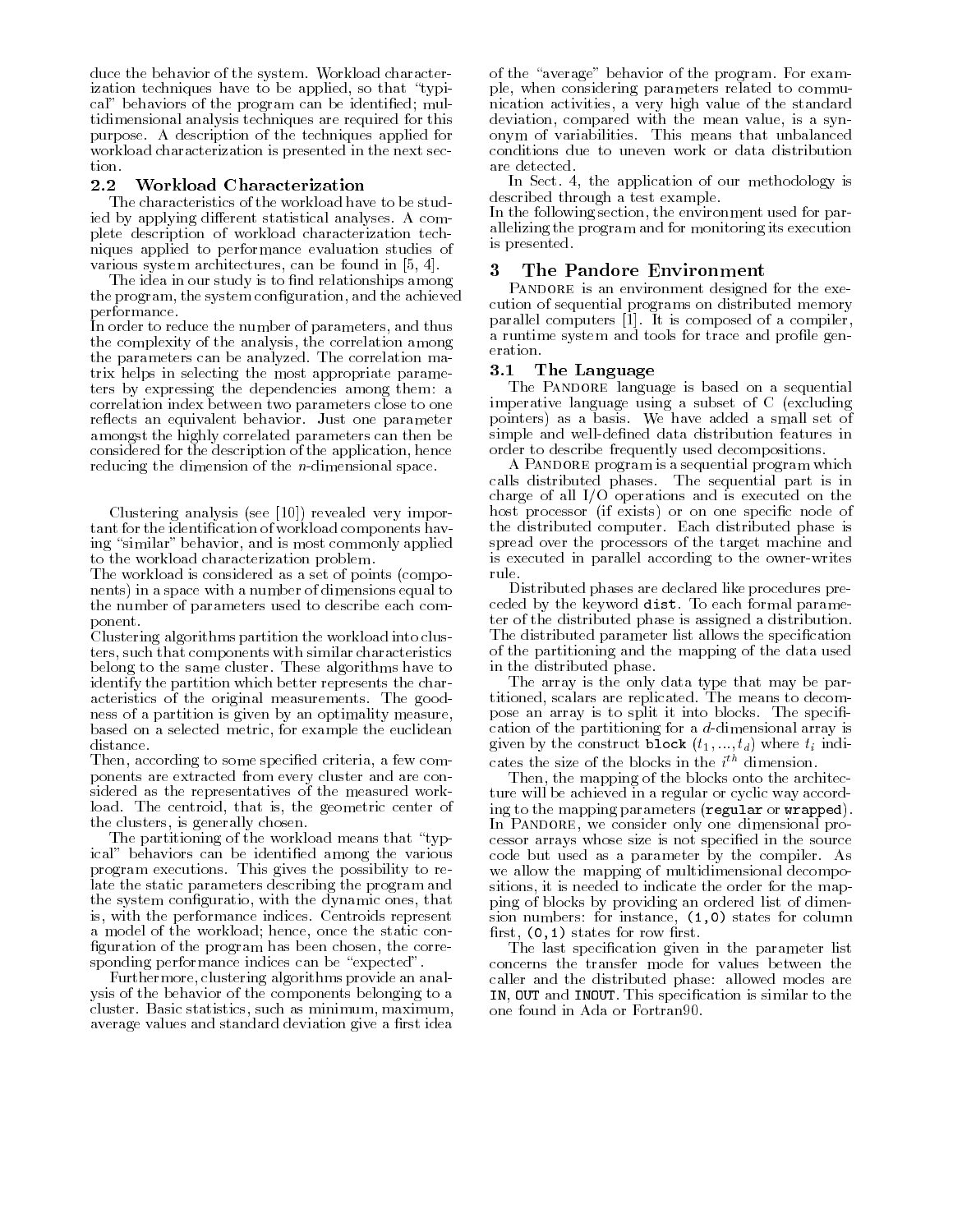For example the formal parameter declaration

int  $A[\![\mathbb{N}]\!]$  [N] by block $(1,\mathbb{N})$  map wrapped $(0,1)$  mode INOUT

states that array A is decomposed into N lines mapped cyclically onto the processors. The value of the ele ments of the array must be transferred from the host at the beginning of the distributed phase and must be sent back to it at the end of the phase.

## 3.2 The Compiler and the Runtime System

From the source program, the PANDORE compiler automatically generates a machine independent SPMD code according to the owner-writes rule: a processor modies only the variables that have been assigned to it by the distribution specification.

Two compilation schemes are embedded in the compiler. For reductions and parallel loops, the compiler applies an optimized scheme [14] performing loop bounds reduction and message vectorization, based on static domain analysis. For statements that cannot be optimized, the compiler relies on the well-known runtime resolution technique: masks and communication operations are introduced at the statement level to fetch distant data and select the processor responsible for the computation.

An original distributed array management based on paging [15] has been developed to support both schemes. Each block of a distributed array is decomposed into pages so that the array is represented on a processor by a table of pages that contains both local pages (pages of the blocks owned by the processor) and distant pages (copies of pages owned by other processors). Such a management leads to both efficient accesses and reasonable memory overhead.

The code generated by the compiler is a SPMD  $C$ code containing calls to the runtime system. The goal of the runtime system is to implement memory and process management, communication of data elements between processes, and distributed data accesses. It is build upon a virtual machine that permits the execution of PANDORE programs on a wide range of parallel platforms.

#### $3.3$ The Pandore Profiler

The PANDORE profiler allows the user to collect a number of quantitative measures on his program's execution with minimal intervention. It may be complemented by a trace generator for more qualitative measurements [3]. The use of profiling restrains the amount of storage needed; the number of counters to be updated is of the order of the number of variables declared in the source program. Sensors are inserted in modied versions of some runtime primitives, thus the compiler generates a similar code whether an instrumentation is demanded or not. An enhancement of mere proling is actually used: in addition to their occurrences, the durations of events may also be cu mulated [13]. Measurements are performed on each node and counters are brought back to the host at the end of the execution and then written down into a file that can be exploited by appropriate tools.

The links between the source and the evaluation results are established two different ways: first the user bounds fragments of the distributed phases he wants to be evaluated by defining some *instrumenta*tion zones, typically loop nests. Moreover, output gures are associated with objects of the source program such as arrays, scalars or conditional statements.

Twelve types of information are available that can be divided in two categories:

### Information relative to each instrumentation zone

For each distributed variable <sup>v</sup> and each couple of processors  $(p_1, p_2)$ , the number of messages from  $p_1$  to  $p_2$  required for the assignment of v is computed as well as the corresponding volume transferred and the cumulated waiting time on  $p_2$ . Identical information is collected for broadcast messages due to assignments to replicated scalars and due to the evaluation of conditional expressions.

For the entire zone, the number of local accesses to a distributed array element and the number of accesses that required communication is computed for each processor. Identically, the num ber of purely local assignments and the number of assignments that required distant data is reported.

The execution time for the zone is also given.

Information relative to each distributed phase

For each distributed variable, the time spent receiving the corresponding initial value from the host is reported for each processor. The waiting part of this time is also given.

Different times are measured globally for the phase: the time for the triggering of the phase by the host, the time for transferring IN variables from the host, the time for executing the state ments of the phase and the time for transferring OUT variables back to the host.

#### $\overline{\phantom{a}}$ Experiments

In order to test the feasibility of the proposed methodology, a few experiments have been carried out based on data obtained using the proler integrated into the PANDORE environment, described in the previous section. An iPSC/2 with 32 nodes has been chosen as target architecture. As a test program, the Jacobi algorithm has been considered (see Fig. 1).

Following the methodology presented in Sect. 2.1 raw data collected by the profiler have been analyzed, by applying various statistical techniques.

The algorithm has been statically described as follows: the size of the array (Size) has been chosen for the definition of the loop, while the number of allocated processors (Npr) and the number of blocks (NBl) into which the array are partitioned represent the data distribution policy.

Different runs of the algorithm have been executed, and monitored using the PANDORE profiler, obtaining 32 components for the workload. Each workload component has been obtained by executing the algorithm varying from 2 to 16 the number of allocated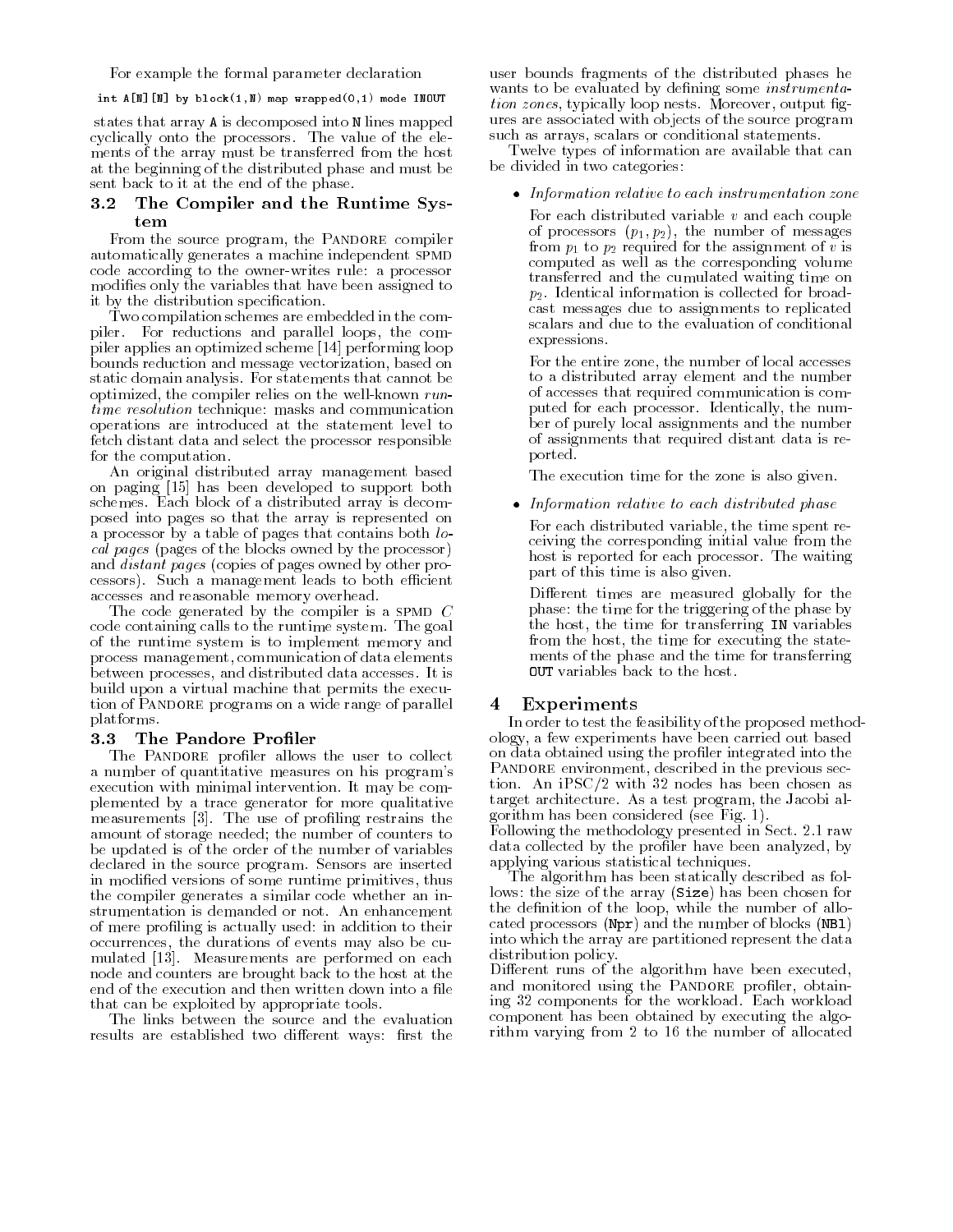processors, the problem size, and the number of blocks allocated per processor.

At the beginning, 10 parameters have been extracted from the measurements for the description of the achieved performance. They are (see Sect. 3.3) the mean num ber of messages exchanged between a couple of processors (NM), the waiting time (Wait), the execution time for the zone (Tex), the time for the triggering of the phase (Trigg) by the host, the time for transferring variables from the host (Tin) and back to the host (Tout) and parameters related to the number of accesses (NRL, NRD, NAD, NAR).

```
#define N 256
#define P
                            \overline{4}dist jacobien(double B[N][N] by block(N/P,N)
                                                       map wrapped(0,1)
                                                       mode INOUT
                        \rightarrow\blacksquare) and the contract of the contract of the contract of the contract of the contract of the contract of the contract of the contract of the contract of the contract of the contract of the contract of the contract of t
double A[N][N] by block(N/P,N) map wrapped(0,1);
{\bf r} , and the set of {\bf r}int i,j;
   for (i=1; i<(N-1); i++)for (j=1; j<(N-1); j++) {
               A[i][j] = (B[i-1][j] + B[i+1][j] +B[i][j-1] + B[i][j+1] ) +
                                     V * B[i][j];λ
          }
}
```


The pre-analysis phase dealt with the definition of the relevant parameters able to capture the parallel characteristics of the load. Indeed, each component, has been represented in a 11-dimensional space.

The aim of the experiments was to analyze the average behavior of the program; the value of the parameters for each component have been computed by averaging the values on all the processors on which the data have been distributed.

Analyzing the correlation matrix (see Fig. 2), 4 highly correlated parameters have been discovered. In the further analysis, only 7 parameters, namely, the num ber of processors, the array size, the number of blocks per processor, the number of exchanged messages, the execution time, and the I/O times, have been considered (see Fig. 3).

Cluster analysis yield an optimal partition of the workload into 2 clusters, whose statistics are shown in Fig. 4. As can be seen, cluster 1 contains the major part of the workload components, and is characterized by low execution times and number of exchanged mes- $\sim$  sages.

Looking at the composition of each cluster, we can

see that, independently on the number of the allocated processors, cluster 2 groups executions with high problem size and high number of blocks per processor. Then, we can conclude that the performance obtained when executing the jacobi algorithm with high problem size and a partitioning of the data in small blocks are independent on the number of allocated processors.

#### 5Conclusions and Future Work

A methodology for evaluating the relationships existing among the program characteristics, the data distribution adopted and the measured performance indices has been presented. The results of an experiment in which the Jacobi algorithm has been analyzed, have been shown.

Following such methodology, decisions related to the selection of the data distribution to be adopted can be facilitated.

The methodology has to be tested on real application programs. Then, a more detailed description of the loop has to be studied, reflecting, for example, the dependences among the statements, can be useful for representing the influence that such factors have on the selected data distribution. If different experimentations are carried out while varying the data distribution, the data mapping and the problem description, groups of programs with similar performance behavior can be identied. Then, given the program description, a prediction of the performance can be obtained, based on the specied data distribution.

### References

- [1] F. André, M. Le Fur, Y. Mahéo, and J.-L. Pazat. The Pandore Data Parallel Compiler and its Portable Runtime. In International Conference and Exhibition on High-Performance Computing and Networking, HPCN Europe'95, Springer Verlag, Milan, Italy, May 1995.
- [2] V. Balasundaram, G. Fox, K. Kennedy, and U. Kremer. A Static Performance Estimator to Guide Data Partitioning Decisions. In 3rd ACM SYGPLAN Symposium on Principles and Practice of Parallel Programming, Williamsburg, VA USA, June 1991.
- [3] C. Bareau, Y. Maheo, and J.-L. Pazat. Par allel Program Performance Debugging with the Pandore II Environment. Parallel Computing, September 1993.
- [4] M. Calzarossa and L. Massari. Measurement-Based Approach to Workload Characterization. In G. Haring, R. Marie, and G. Kotsis, editors, Performance and Reliability Evaluation. Tutorials Papers at the 7th International Conference on Modelling Techniques and Tools for Computer Performance Evaluation, pages 123-148, Oldenbourg Verlag, 1994.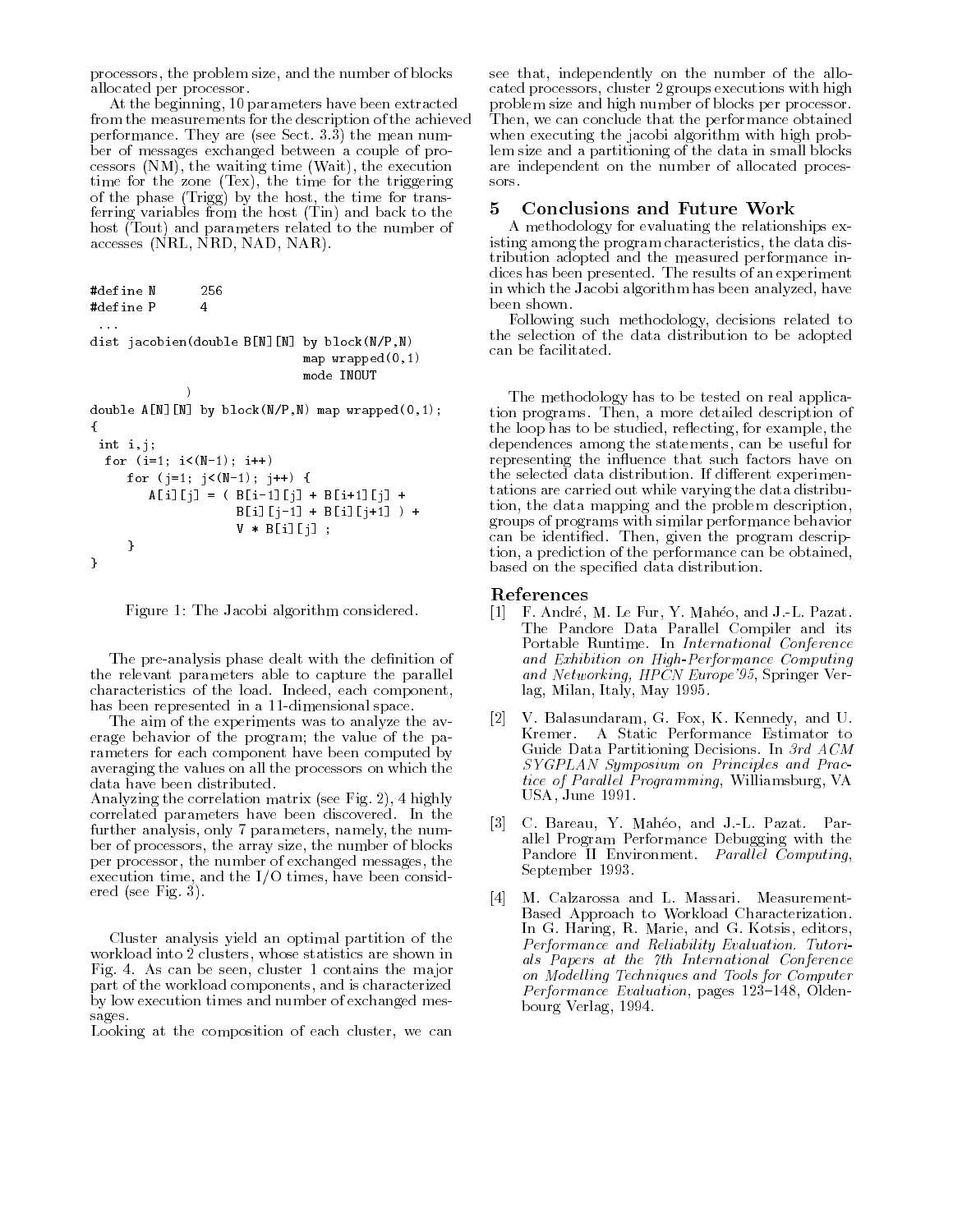- [5] M. Calzarossa and G. Serazzi. Workload Characterization: A Survey. Proc. of the IEEE,  $81(8):1136-1150, 1993.$
- [6] B. Chapman, T. Fahringer, and H.P. Zima. Automatic Support for Data Distribution on Distributed Memory Multiprocessor Systems. In U. Banerjee, D. Gelernter, A. Nicolau, and D. Padua, editors, Proc. Sixth International Workshop on Languages and Compilers for Parallel Computing, pages  $184-199$ , Springer-Verlag, 1993.
- [7] T. Fahringer and H. Zima. A Static Parameter Based Performance Prediction Tool for Parallel Programs. In International Conference on Supercomputing, ACM Press, Tokyo, Japan, July 1993.
- [8] D. Ferrari, G. Serazzi, and A. Zeigner. Measure ment and Tuning of Computer Systems. Prentice-Hall, Inc., 1983.
- [9] High Performance Fortran Forum. High Perfor mance Fortran Language Specification, Version 1.0. Technical Report, Rice University, Huston, Texas, 1993.
- [10] J.A. Hartigan. Clustering Algorithms. John Wiley & Sons, New York, 1975.
- [11] P. Heidelberger and S.S. Lavenberg. Computer Performance Evaluation Methodology. IEEE Trans. on Computers,  $C-33(12):1195-1220, 1984$ .
- [12] S. Hiranandani, K. Kennedy, and C-W. Tseng. Compiling Fortran D for MIMD Distributed-Memory Machines. Communications of the ACM, 35(8), August 1992.
- [13] C. Kesselman. Tools and Techniques for Performance Measurement and Performance Improve ment in Parallel Programs. PhD thesis, UCLA, July 1991.
- [14] M. Le Fur, J.-L. Pazat, and F. André. An Array Partitioning Analysis for Parallel Loop Distribution. In International Conference on Parallel Processing, Euro-Par'95, Springer Verlag, Stockholm, Sweden, August 1995.
- [15] Y. Maheo and J.-L. Pazat. Distributed Array Management for HPF Compilers. In High Performance Computing Symposium, Montreal, Canada, July 1995.
- [16] J. Ramanujam and P. Sadayappan. Compile-Time Techniques for Data Distribution in Distributed Memory Machines. IEEE Trans. on Parallel and Distributed Systems,  $2(4)$ : 472-482, October 1991.
- [17] P.H. Worley. A New PICL Trace File Format. Technical Report TM-12125, Oak Ridge National Laboratory, 1992.

[18] H. Zima and B. Chapman. Compiling for Distributed-Memory Systems. Proc. of the IEEE,  $81(2):264-287, 1993.$